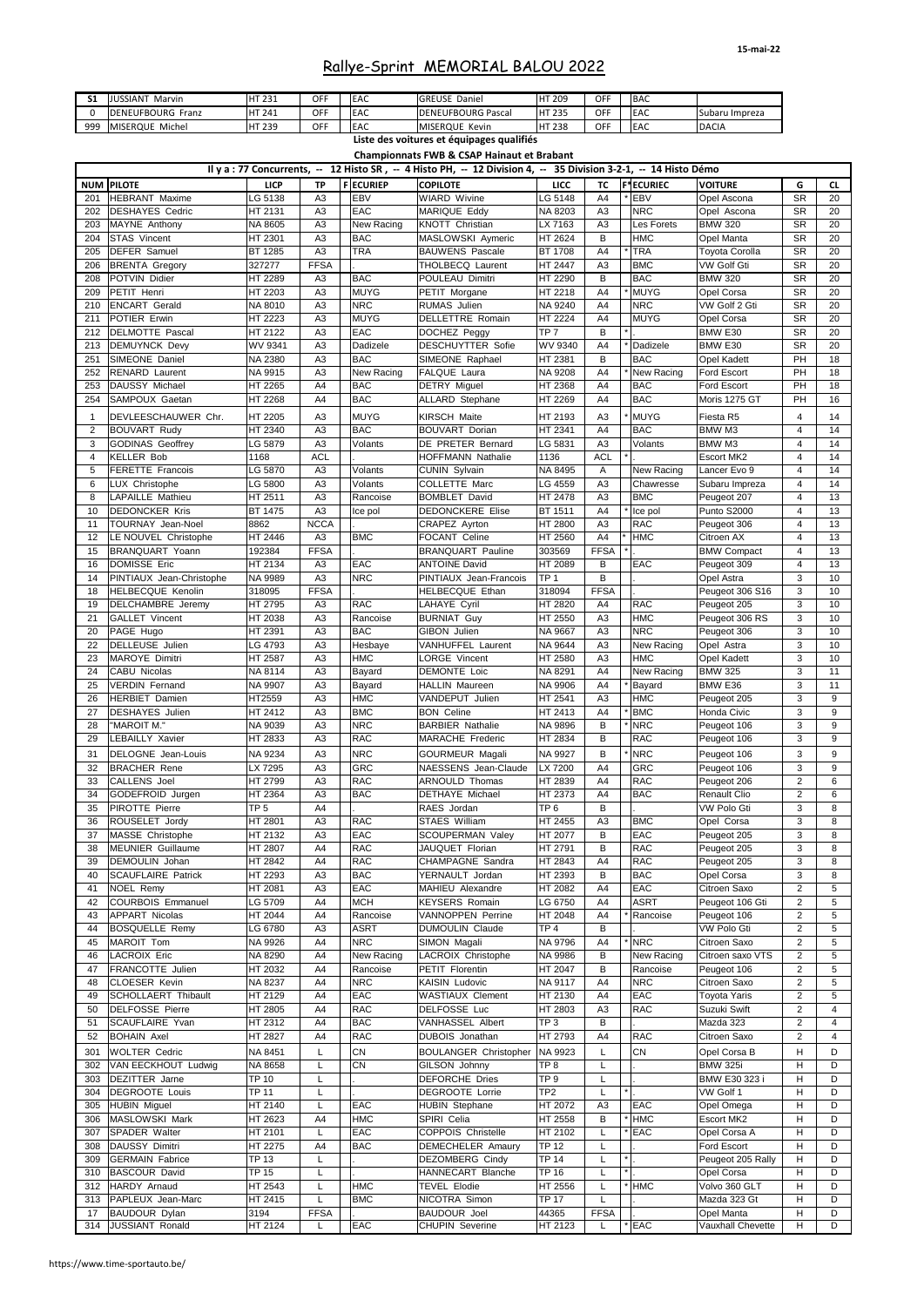## **RS MEMORIAL BALOU Estinnes Auto Club asbl Championnats FWB & CSAP Hainaut - Brabant**

|                | D1-D2-D3 - Classification Unofficial                                                       |  |                                    |                                      |                   |                      |          |                     |                     |         |  |  |  |  |
|----------------|--------------------------------------------------------------------------------------------|--|------------------------------------|--------------------------------------|-------------------|----------------------|----------|---------------------|---------------------|---------|--|--|--|--|
|                | D1-D2-D3 - Classement Officieux                                                            |  |                                    |                                      |                   |                      |          |                     |                     |         |  |  |  |  |
|                | After ES / SS: 4 - ES 4(22.1 km)                                                           |  |                                    |                                      |                   |                      |          |                     |                     |         |  |  |  |  |
| Pos            | D.Prem<br>Pilote<br>Marque<br><b>No</b><br>Co-Pilote<br>Ecurie<br>D-Cl<br>Temps<br>Licence |  |                                    |                                      |                   |                      |          |                     |                     |         |  |  |  |  |
|                | 22                                                                                         |  | <b>DELLEUSE</b> Julien             | VANHUFFEL Laurent LG 4793 / NA 9644  |                   | Hesbaye / New Racing | $3 - 10$ | Opel Astra          | 51:23.17            |         |  |  |  |  |
| 2              | 27                                                                                         |  | <b>DESHAYES</b> Julien             | <b>BON Celine</b>                    | HT 2412 / HT 2413 | BMC / BMC            | $3-9$    | Honda Civic         | 54:46.23            | 3:23.06 |  |  |  |  |
| 3              | 37                                                                                         |  | MASSE Christophe                   | SCOUPERMAN Valey HT 2132 / HT 2077   |                   | EAC / EAC            | $3 - 8$  | Peugeot 205         | 56:38.75            | 5:15.58 |  |  |  |  |
| 4              | 41                                                                                         |  | NOEL Remy                          | MAHIEU Alexandre                     | HT 2081 / HT 2082 | EAC / EAC            | $2 - 5$  | Citroen Saxo        | 57:22.73            | 5:59.56 |  |  |  |  |
| 5              | 45                                                                                         |  | MAROIT Tom                         | SIMON Magali                         | NA 9926 / NA 9796 | NRC / NRC            | $2 - 5$  | Citroen Saxo        | 58:35.34            | 7:12.17 |  |  |  |  |
| 6              | 33                                                                                         |  | CALLENS Joel                       | <b>ARNOULD Thomas</b>                | HT 2799 / HT 2839 | RAC / RAC            | $2-6$    | Peugeot 206         | 59:37.38            | 8:14.21 |  |  |  |  |
| $\overline{7}$ | 40                                                                                         |  | <b>SCAUFLAIRE Patrick</b>          | YERNAULT Jordan                      | HT 2293 / HT 2393 | BAC / BAC            | $3-8$    | Opel Corsa          | 1:00:27.09 9:03.92  |         |  |  |  |  |
| 8              | 49                                                                                         |  | SCHOLLAERT Thibau WASTIAUX Clement |                                      | HT 2129 / HT 2130 | EAC / EAC            | $2 - 5$  | <b>Toyota Yaris</b> | 1:02:06.05 10:42.88 |         |  |  |  |  |
| 9              | 25                                                                                         |  | <b>VERDIN Fernand</b>              | * HALLIN Maureen                     | NA 9907 / NA 9906 | Bayard / Bayard      | $3 - 11$ | BMW E36             | 1:02:47.48 11:24.31 |         |  |  |  |  |
| 10             | 50                                                                                         |  | <b>DELFOSSE Pierre</b>             | DELFOSSE Luc                         | HT 2805 / HT 2803 | RAC / RAC            | $2 - 4$  | Suzuki Swift        | 1:03:04.61 11:41.44 |         |  |  |  |  |
| 11             | 51                                                                                         |  | SCAUFLAIRE Yvan                    | <b>VANHASSEL Albert</b>              | HT 2312 / TP 3    | $BAC/$ .             | $2 - 4$  | Mazda 323           | 1:06:01.61 14:38.44 |         |  |  |  |  |
| 12             | 52                                                                                         |  | <b>BOHAIN Axel</b>                 | DUBOIS Jonathan                      | HT 2827 / HT 2793 | RAC / RAC            | 2-4      | Citroen Saxo        | 1:08:29.85 17:06.68 |         |  |  |  |  |
| 13             | 48                                                                                         |  | CLOESER Kevin                      | <b>KAISIN Ludovic</b>                | NA 8237 / NA 9117 | NRC / NRC            | $2 - 5$  | Citroen Saxo        | 1:11:24.40 20:01.23 |         |  |  |  |  |
| 14             | 43                                                                                         |  | <b>APPART Nicolas</b>              | * VANNOPPEN Perrin HT 2044 / HT 2048 |                   | Rancoise / Rancoise  | $2 - 5$  | Peugeot 106         | 1:14:00.54 22:37.37 |         |  |  |  |  |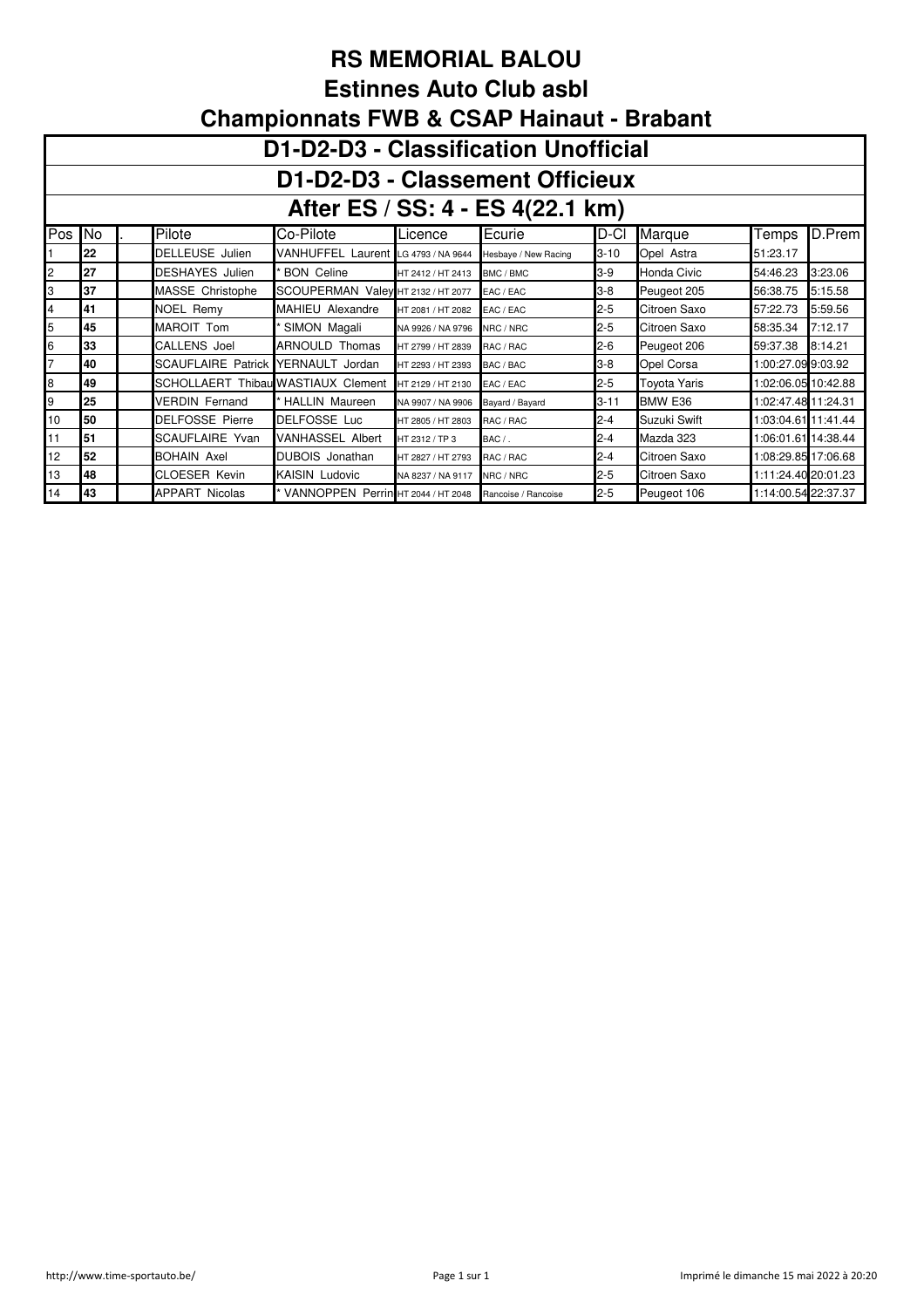**Estinnes Auto Club asbl**

|        | <b>D4 - Classification Unofficial</b> |  |                         |                                     |                   |                      |          |                    |          |         |  |  |  |  |
|--------|---------------------------------------|--|-------------------------|-------------------------------------|-------------------|----------------------|----------|--------------------|----------|---------|--|--|--|--|
|        | <b>D4 - Classement Officieux</b>      |  |                         |                                     |                   |                      |          |                    |          |         |  |  |  |  |
|        | After ES / SS: 4 - ES 4(22.1 km)      |  |                         |                                     |                   |                      |          |                    |          |         |  |  |  |  |
| Pos No |                                       |  | Pilote                  | Co-Pilote                           | Licence           | Ecurie               | ID-CI    | Marque             | Temps    | D.Prem  |  |  |  |  |
|        |                                       |  | <b>KELLER Bob</b>       | HOFFMANN Nathalic 1168 / 1136       |                   |                      | $4 - 14$ | <b>Escort MK2</b>  | 49:44.48 |         |  |  |  |  |
| 12     |                                       |  | <b>GODINAS Geoffrey</b> | DE PRETER Bernard LG 5879 / LG 5831 |                   | Volants / Volants    | $4 - 14$ | BMW M3             | 50:02.56 | 18.08   |  |  |  |  |
| 13.    |                                       |  | LAPAILLE Mathieu        | <b>BOMBLET David</b>                | HT 2511 / HT 2478 | Rancoise / BMC       | 4-13     | Peugeot 207        | 50:17.19 | 32.71   |  |  |  |  |
| 4      |                                       |  | <b>FERETTE Francois</b> | <b>CUNIN Sylvain</b>                | LG 5870 / NA 8495 | Volants / New Racing | $4 - 14$ | Lancer Evo 9       | 52:26.84 | 2:42.36 |  |  |  |  |
| 5      | 15                                    |  | <b>BRANQUART Yoann</b>  | BRANQUART Paulin 192384 / 303569    |                   |                      | 4-13     | <b>BMW Compact</b> | 54:04.63 | 4:20.15 |  |  |  |  |
| 6      | 16                                    |  | LUX Christophe          | <b>COLLETTE Marc</b>                | LG 5800 / LG 4559 | Volants / Chawresse  | $4 - 14$ | Subaru Impreza     | 54:51.64 | 5:07.16 |  |  |  |  |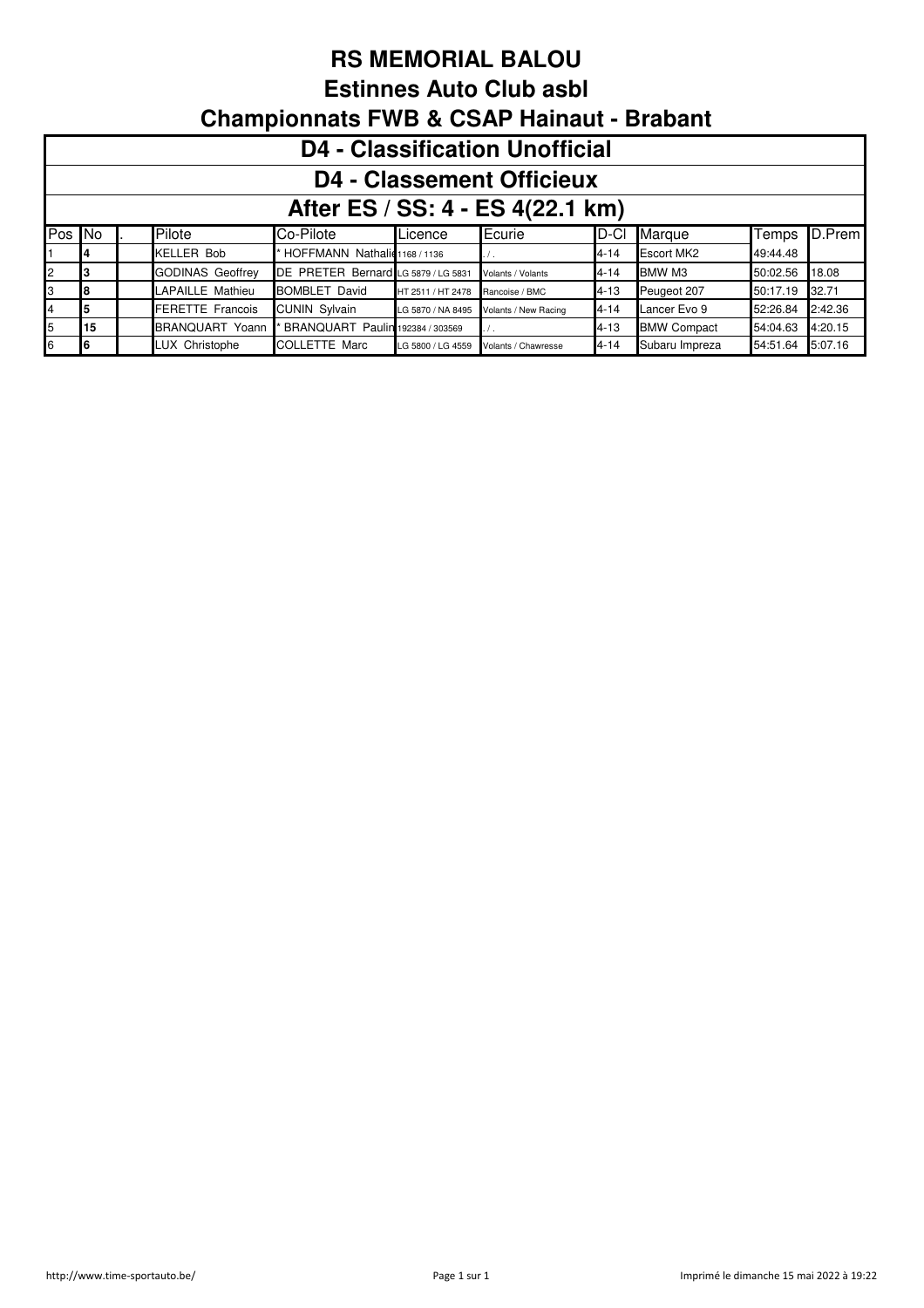**Estinnes Auto Club asbl**

|        | <b>PH - Classification Unofficial</b>                                                                                               |  |                |                 |                   |                 |  |                   |          |              |  |  |  |
|--------|-------------------------------------------------------------------------------------------------------------------------------------|--|----------------|-----------------|-------------------|-----------------|--|-------------------|----------|--------------|--|--|--|
|        | <b>PH - Classement Officieux</b>                                                                                                    |  |                |                 |                   |                 |  |                   |          |              |  |  |  |
|        | After ES / SS: 4 - ES 4(22.1 km)                                                                                                    |  |                |                 |                   |                 |  |                   |          |              |  |  |  |
| Pos No |                                                                                                                                     |  | Pilote         | Co-Pilote       | Licence           | <b>I</b> Ecurie |  | D-Cl Marque       |          | Temps D.Prem |  |  |  |
|        | 251                                                                                                                                 |  | SIMEONE Daniel | SIMEONE Raphael | NA 2380 / HT 2381 | BAC / BAC       |  | PH-18 Opel Kadett | 53:35.74 |              |  |  |  |
| 2      | PH-18 Ford Escort<br>253<br>DAUSSY Michael<br>58:00.73 4:24.99<br><b>DETRY Miguel</b><br>HT 2265 / HT 2368 BAC / BAC                |  |                |                 |                   |                 |  |                   |          |              |  |  |  |
| 3      | NA 9915 / NA 9208 New Racing / New Racing PH-18 Ford Escort<br>* FALQUE Laura<br>252<br><b>RENARD Laurent</b><br>1:02:13.51 8:37.77 |  |                |                 |                   |                 |  |                   |          |              |  |  |  |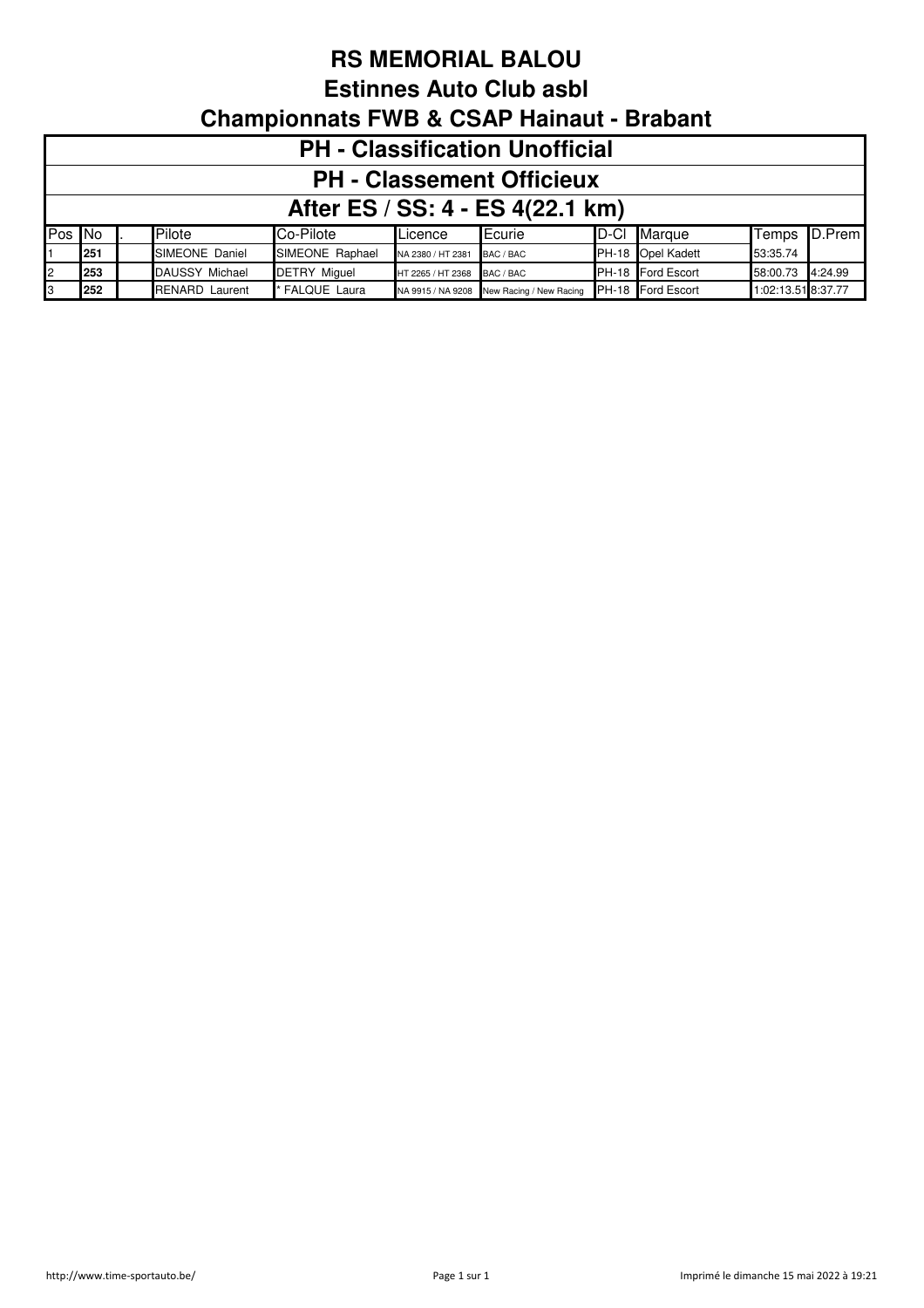**Estinnes Auto Club asbl**

|     | <b>SR</b> - Classification Unofficial |  |                        |                                                         |                   |                         |       |                     |                     |         |  |  |  |  |
|-----|---------------------------------------|--|------------------------|---------------------------------------------------------|-------------------|-------------------------|-------|---------------------|---------------------|---------|--|--|--|--|
|     | <b>SR - Classement Officieux</b>      |  |                        |                                                         |                   |                         |       |                     |                     |         |  |  |  |  |
|     | After ES / SS: 4 - ES 4(22.1 km)      |  |                        |                                                         |                   |                         |       |                     |                     |         |  |  |  |  |
| Pos | No.                                   |  | Pilote                 | Co-Pilote                                               | Licence           | ∎Ecurie                 | ID-CI | Marque              | Temps               | D.Prem  |  |  |  |  |
|     | 203                                   |  | MAYNE Anthony          | <b>KNOTT Christian</b>                                  | NA 8605 / LX 7163 | New Racing / Les Forets |       | SR-20 BMW 320       | 53:37.68            |         |  |  |  |  |
| 2   | 204                                   |  | <b>STAS Vincent</b>    | MASLOWSKI Aymeric HT 2301 / HT 2624 BAC / HMC           |                   |                         |       | SR-20 Opel Manta    | 56:25.28            | 2:47.60 |  |  |  |  |
| 3   | 213                                   |  | <b>DEMUYNCK Devy</b>   | * DESCHUYTTER Sof WV 9341 / WV 9340 Dadizele / Dadizele |                   |                         |       | SR-20 BMW E30       | 56:37.15            | 2:59.47 |  |  |  |  |
| 4   | 208                                   |  | POTVIN Didier          | POULEAU Dimitri                                         | HT 2289 / HT 2290 | BAC / BAC               |       | SR-20 BMW 320       | 58:49.65            | 5:11.97 |  |  |  |  |
| 5   | 206                                   |  | <b>BRENTA Gregory</b>  | <b>THOLBECQ Laurent</b>                                 | 327277 / HT 2447  | / BMC                   | SR-20 | <b>VW Golf Gti</b>  | 59:17.85            | 5:40.17 |  |  |  |  |
| 6   | 202                                   |  | <b>DESHAYES Cedric</b> | <b>MARIQUE Eddy</b>                                     | HT 2131 / NA 8203 | EAC / NRC               |       | SR-20 Opel Ascona   | 59:32.74            | 5:55.06 |  |  |  |  |
|     | 210                                   |  | <b>ENCART Gerald</b>   | <b>RUMAS</b> Julien                                     | NA 8010 / NA 9240 | NRC / NRC               |       | SR-20 VW Golf 2 Gti | 1:04:29.22 10:51.54 |         |  |  |  |  |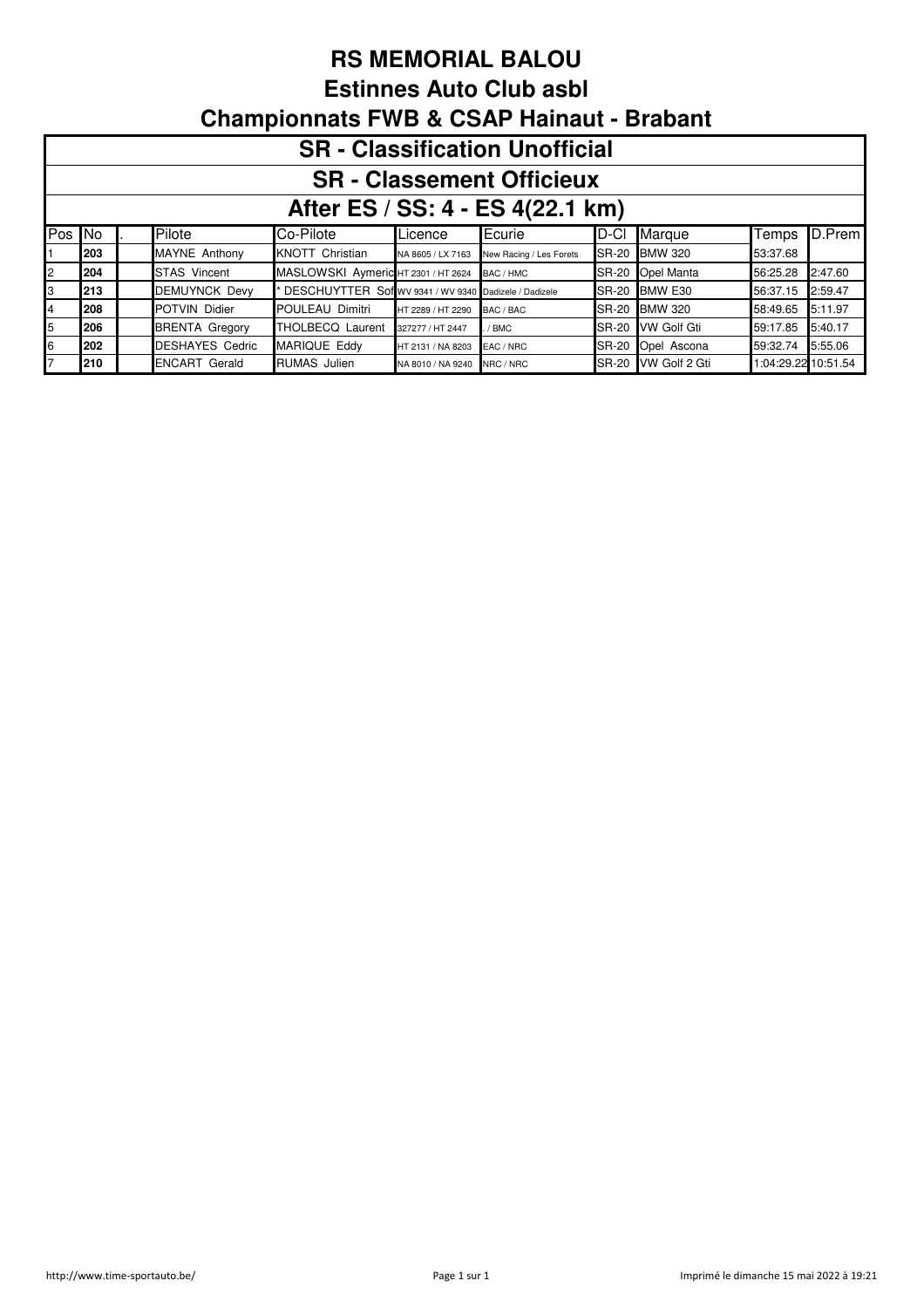**Estinnes Auto Club asbl**

|        | <b>Championnats FWB &amp; CSAP Hainaut - Brabant</b> |                           |                                                          |                                   |                     |          |                     |                     |  |  |  |  |  |
|--------|------------------------------------------------------|---------------------------|----------------------------------------------------------|-----------------------------------|---------------------|----------|---------------------|---------------------|--|--|--|--|--|
|        | D1-D2-D3 - Classification Unofficial                 |                           |                                                          |                                   |                     |          |                     |                     |  |  |  |  |  |
|        | D1-D2-D3 - Classement Officieux                      |                           |                                                          |                                   |                     |          |                     |                     |  |  |  |  |  |
|        | After ES / SS: 4 - ES 4(22.1 km)                     |                           |                                                          |                                   |                     |          |                     |                     |  |  |  |  |  |
| Pos No |                                                      | Pilote                    | Co-Pilote                                                | Licence                           | Ecurie              | $D-CI$   | Marque              | D.Prem<br>Temps     |  |  |  |  |  |
|        | Classe / Clas 1-1                                    |                           |                                                          |                                   |                     |          |                     |                     |  |  |  |  |  |
|        | Classe / Clas 1-2                                    |                           |                                                          |                                   |                     |          |                     |                     |  |  |  |  |  |
|        | Classe / Clas 1-3                                    |                           |                                                          |                                   |                     |          |                     |                     |  |  |  |  |  |
|        | Classe / Clas 2-4                                    |                           |                                                          |                                   |                     |          |                     |                     |  |  |  |  |  |
|        | 50                                                   | <b>DELFOSSE Pierre</b>    | <b>DELFOSSE Luc</b>                                      | HT 2805 / HT 2803                 | RAC / RAC           | $2 - 4$  | Suzuki Swift        | 1:03:04.61          |  |  |  |  |  |
|        | 51                                                   | SCAUFLAIRE Yvan           | VANHASSEL Albert                                         | HT 2312 / TP 3                    | BAC / .             | $2 - 4$  | Mazda 323           | 1:06:01.61 2:57.00  |  |  |  |  |  |
| 3      | 52                                                   | <b>BOHAIN Axel</b>        | DUBOIS Jonathan                                          | HT 2827 / HT 2793 RAC / RAC       |                     | $2 - 4$  | Citroen Saxo        | 1:08:29.85 5:25.24  |  |  |  |  |  |
|        | Classe / Clas 2-5                                    |                           |                                                          |                                   |                     |          |                     |                     |  |  |  |  |  |
|        | 41                                                   | NOEL Remy                 | MAHIEU Alexandre                                         | HT 2081 / HT 2082                 | EAC / EAC           | $2 - 5$  | Citroen Saxo        | 57:22.73            |  |  |  |  |  |
| 2      | 45                                                   | MAROIT Tom                | SIMON Magali                                             | NA 9926 / NA 9796                 | NRC / NRC           | $2 - 5$  | Citroen Saxo        | 1:12.61<br>58:35.34 |  |  |  |  |  |
| 3      | 49                                                   | <b>SCHOLLAERT Thibat</b>  | <b>WASTIAUX Clement</b>                                  | HT 2129 / HT 2130                 | EAC / EAC           | $2 - 5$  | <b>Toyota Yaris</b> | 1:02:06.05 4:43.32  |  |  |  |  |  |
| 4      | 48                                                   | <b>CLOESER Kevin</b>      | KAISIN Ludovic                                           | NA 8237 / NA 9117                 | NRC / NRC           | $2 - 5$  | Citroen Saxo        | 1:11:24.40 14:01.67 |  |  |  |  |  |
| 5      | 43                                                   | <b>APPART Nicolas</b>     | VANNOPPEN Perrin HT 2044 / HT 2048                       |                                   | Rancoise / Rancoise | $2 - 5$  | Peugeot 106         | 1:14:00.54 16:37.81 |  |  |  |  |  |
|        |                                                      |                           |                                                          | Classe / Clas 2-6                 |                     |          |                     |                     |  |  |  |  |  |
|        | 33                                                   | <b>CALLENS Joel</b>       | <b>ARNOULD Thomas</b>                                    | HT 2799 / HT 2839 RAC / RAC       |                     | $2-6$    | Peugeot 206         | 59:37.38            |  |  |  |  |  |
|        |                                                      |                           |                                                          | Classe / Clas 2-7                 |                     |          |                     |                     |  |  |  |  |  |
|        |                                                      |                           |                                                          | Classe / Clas 3-8                 |                     |          |                     |                     |  |  |  |  |  |
|        | 37                                                   | MASSE Christophe          | SCOUPERMAN Valey HT 2132 / HT 2077                       |                                   | EAC / EAC           | $3 - 8$  | Peugeot 205         | 56:38.75            |  |  |  |  |  |
|        | 40                                                   | <b>SCAUFLAIRE Patrick</b> | YERNAULT Jordan                                          | HT 2293 / HT 2393                 | BAC / BAC           | $3-8$    | Opel Corsa          | 1:00:27.09 3:48.34  |  |  |  |  |  |
|        |                                                      |                           |                                                          | Classe / Clas 3-9                 |                     |          |                     |                     |  |  |  |  |  |
|        | 27                                                   | <b>DESHAYES</b> Julien    | <b>BON Celine</b>                                        | HT 2412 / HT 2413 BMC / BMC       |                     | $3-9$    | Honda Civic         | 54:46.23            |  |  |  |  |  |
|        |                                                      |                           |                                                          | Classe / Clas 3-10                |                     |          |                     |                     |  |  |  |  |  |
|        | 22                                                   | DELLEUSE Julien           | VANHUFFEL Laurent LG 4793 / NA 9644 Hesbaye / New Racing |                                   |                     | $3 - 10$ | Opel Astra          | 51:23.17            |  |  |  |  |  |
|        |                                                      |                           |                                                          | Classe / Clas 3-11                |                     |          |                     |                     |  |  |  |  |  |
| 1      | 25                                                   | <b>VERDIN</b> Fernand     | * HALLIN Maureen                                         | NA 9907 / NA 9906 Bayard / Bayard |                     | $3 - 11$ | BMW E36             | 1:02:47.48          |  |  |  |  |  |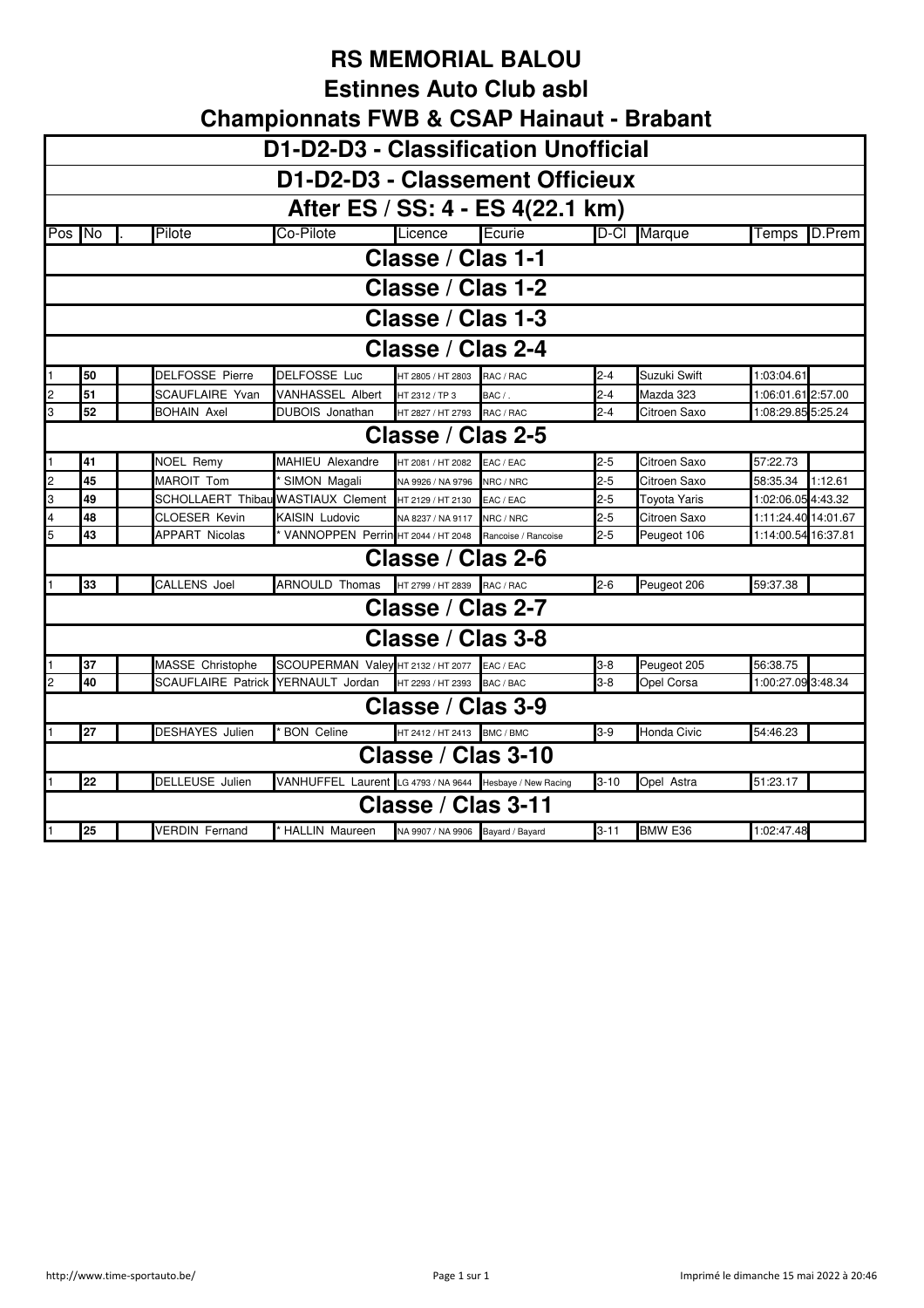**Estinnes Auto Club asbl**

|                | <b>D4 - Classification Unofficial</b>                                                            |                         |                                     |                    |                      |          |                    |          |         |  |  |  |  |
|----------------|--------------------------------------------------------------------------------------------------|-------------------------|-------------------------------------|--------------------|----------------------|----------|--------------------|----------|---------|--|--|--|--|
|                | <b>D4 - Classement Officieux</b>                                                                 |                         |                                     |                    |                      |          |                    |          |         |  |  |  |  |
|                | After ES / SS: 4 - ES 4(22.1 km)                                                                 |                         |                                     |                    |                      |          |                    |          |         |  |  |  |  |
|                | Pilote<br>Co-Pilote<br>Ecurie<br>Pos No<br>$D-CI$<br><b>Marque</b><br>D.Prem<br>Licence<br>Temps |                         |                                     |                    |                      |          |                    |          |         |  |  |  |  |
|                | Classe / Clas 4-12                                                                               |                         |                                     |                    |                      |          |                    |          |         |  |  |  |  |
|                | Classe / Clas 4-13                                                                               |                         |                                     |                    |                      |          |                    |          |         |  |  |  |  |
|                | 8                                                                                                | LAPAILLE Mathieu        | <b>BOMBLET David</b>                | HT 2511 / HT 2478  | Rancoise / BMC       | $4 - 13$ | Peugeot 207        | 50:17.19 |         |  |  |  |  |
| 2              | 15                                                                                               | BRANQUART Yoann         | BRANQUART Paulin 192384 / 303569    |                    |                      | 4-13     | <b>BMW Compact</b> | 54:04.63 | 3:47.44 |  |  |  |  |
|                |                                                                                                  |                         |                                     | Classe / Clas 4-14 |                      |          |                    |          |         |  |  |  |  |
|                |                                                                                                  | <b>KELLER Bob</b>       | HOFFMANN Nathalid 1168 / 1136       |                    | $\prime$ .           | $4 - 14$ | <b>Escort MK2</b>  | 49:44.48 |         |  |  |  |  |
| $\overline{c}$ |                                                                                                  | <b>GODINAS Geoffrey</b> | DE PRETER Bernard LG 5879 / LG 5831 |                    | Volants / Volants    | $4 - 14$ | BMW M3             | 50:02.56 | 18.08   |  |  |  |  |
| 3              | 5                                                                                                | <b>FERETTE Francois</b> | <b>CUNIN Sylvain</b>                | LG 5870 / NA 8495  | Volants / New Racing | $4 - 14$ | Lancer Evo 9       | 52:26.84 | 2:42.36 |  |  |  |  |
| 4              | հ                                                                                                | LUX Christophe          | <b>COLLETTE Marc</b>                | LG 5800 / LG 4559  | Volants / Chawresse  | $4 - 14$ | Subaru Impreza     | 54:51.64 | 5:07.16 |  |  |  |  |
|                | Classe / Clas 4-15                                                                               |                         |                                     |                    |                      |          |                    |          |         |  |  |  |  |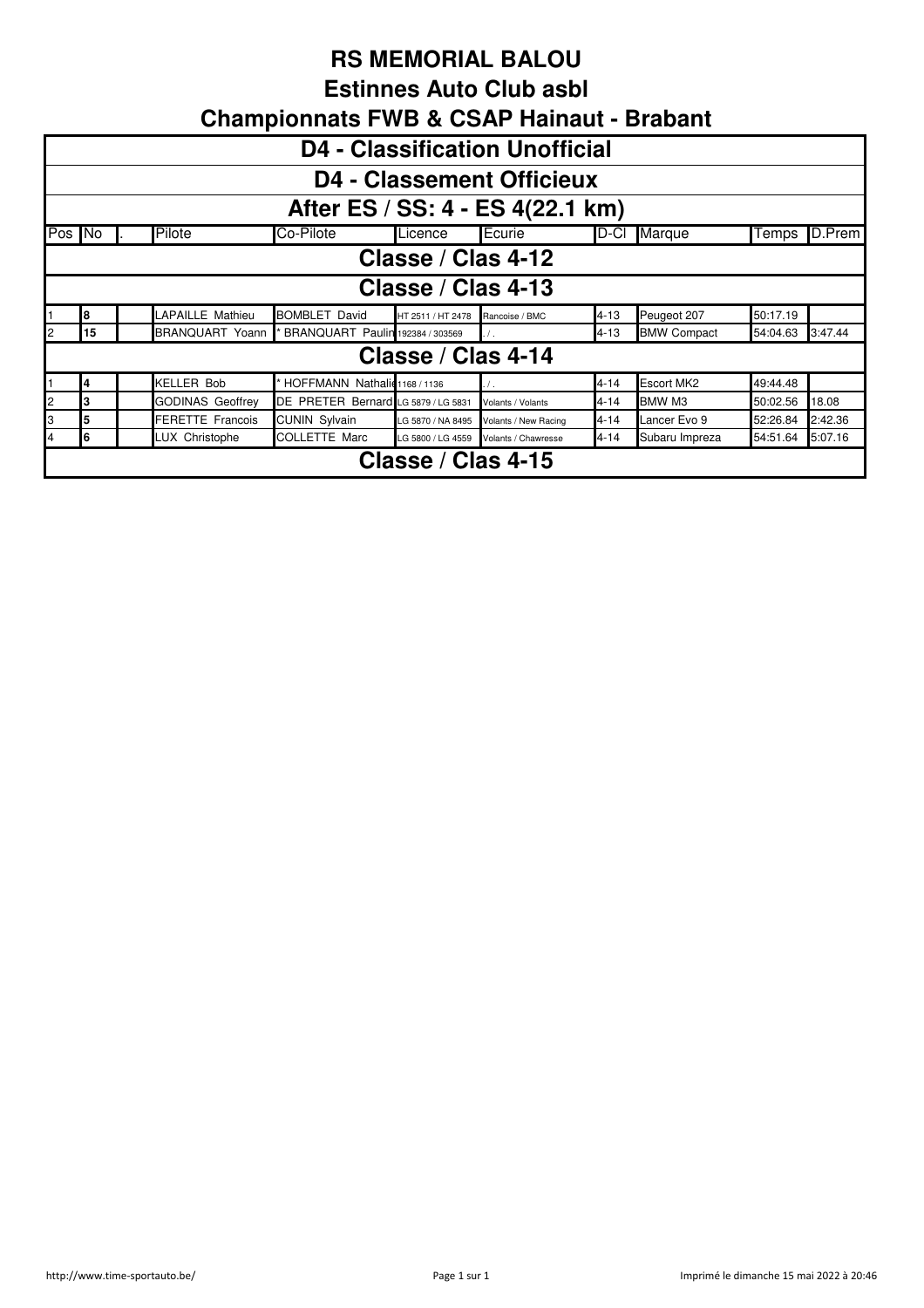#### **Estinnes Auto Club asbl**

|   | <b>PH - Classification Unofficial</b>                                                                                                       |  |                       |                     |                             |           |  |                   |          |         |  |  |  |
|---|---------------------------------------------------------------------------------------------------------------------------------------------|--|-----------------------|---------------------|-----------------------------|-----------|--|-------------------|----------|---------|--|--|--|
|   | <b>PH - Classement Officieux</b>                                                                                                            |  |                       |                     |                             |           |  |                   |          |         |  |  |  |
|   | After ES / SS: 4 - ES 4(22.1 km)                                                                                                            |  |                       |                     |                             |           |  |                   |          |         |  |  |  |
|   | Pilote<br>Co-Pilote<br>Ecurie<br>Pos No<br>Licence<br>$D-CI$<br><b>Marque</b><br><b>ID.Prem</b><br>Temps                                    |  |                       |                     |                             |           |  |                   |          |         |  |  |  |
|   |                                                                                                                                             |  |                       |                     | Classe / Clas PH-16         |           |  |                   |          |         |  |  |  |
|   |                                                                                                                                             |  |                       |                     | Classe / Clas PH-17         |           |  |                   |          |         |  |  |  |
|   |                                                                                                                                             |  |                       |                     | Classe / Clas PH-18         |           |  |                   |          |         |  |  |  |
|   | 251                                                                                                                                         |  | SIMEONE Daniel        | SIMEONE Raphael     | NA 2380 / HT 2381           | BAC / BAC |  | PH-18 Opel Kadett | 53:35.74 |         |  |  |  |
|   | 253                                                                                                                                         |  | <b>DAUSSY Michael</b> | <b>DETRY Miquel</b> | HT 2265 / HT 2368 BAC / BAC |           |  | PH-18 Ford Escort | 58:00.73 | 4:24.99 |  |  |  |
| 3 | PH-18 Ford Escort<br><b>RENARD Laurent</b><br><b>FALQUE Laura</b><br>1:02:13.51 8:37.77<br>252<br>NA 9915 / NA 9208 New Racing / New Racing |  |                       |                     |                             |           |  |                   |          |         |  |  |  |
|   | Classe / Clas PH-19                                                                                                                         |  |                       |                     |                             |           |  |                   |          |         |  |  |  |